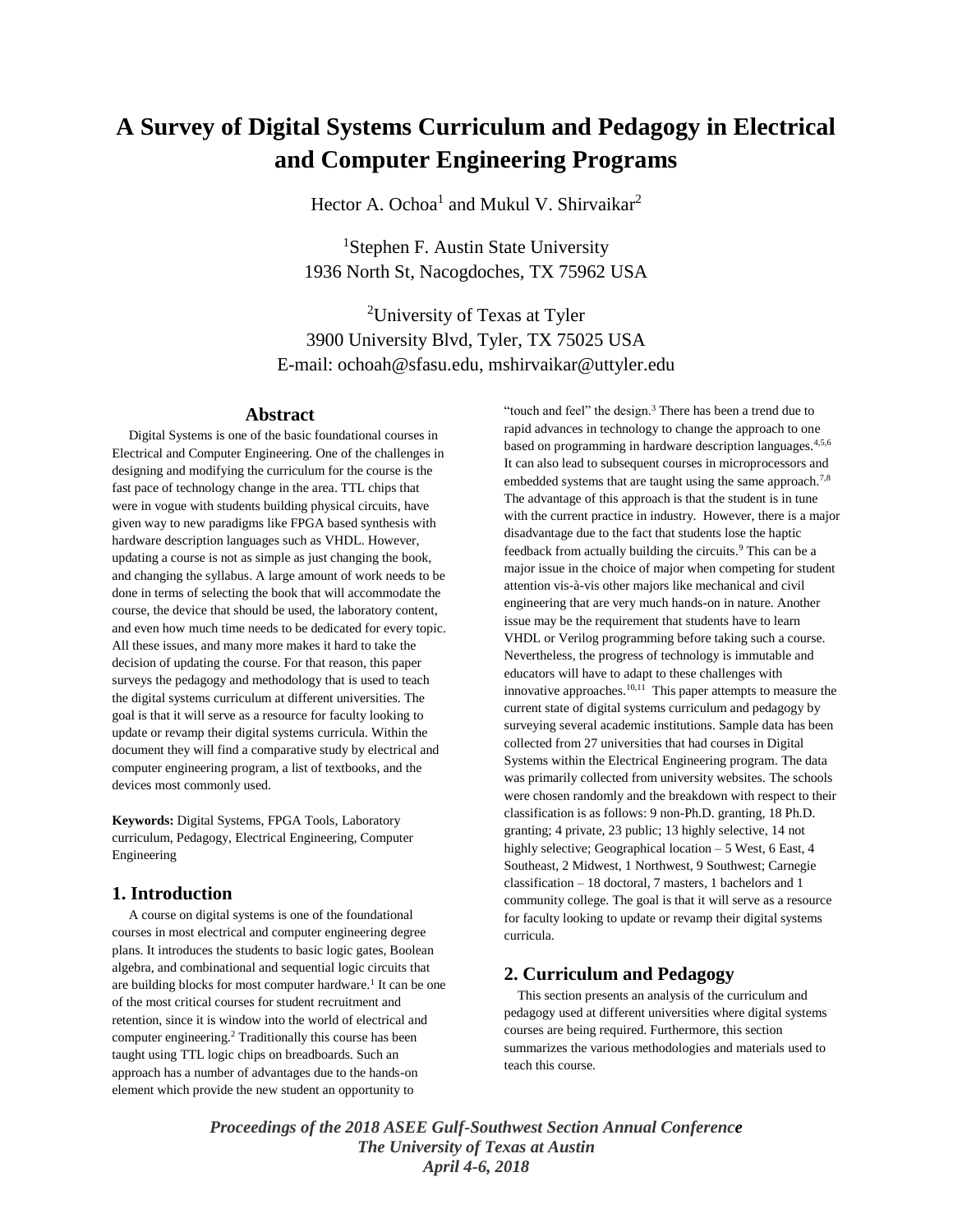

Fig. 1 Frequency distribution of instructional year within the Electrical Engineering degree plan for Digital Systems courses at different universities

#### *Curriculum Analysis*

One of the major considerations in teaching digital systems is where it should be placed within the curriculum. Which course or courses need to be pre-requisites? Do students need calculus for this specific course? Do they need to know about C++ programing? If the course uses FPGAs to teach digital systems, the students need to know about computer architecture and FPGAs? All these are typical questions that a faculty member trying to revamp a digital systems course will be facing. The goal in this section is to summarize the placement of digital systems within the curriculum at other universities. Figure 1 shows a frequency distribution of instructional year within the Electrical Engineering degree plan for Digital Systems courses at different universities. As seen in the chart, 6 courses were in the freshman year, 17 in the sophomore year, 4 in the junior year and none in the senior year as per the published degree plan for the program.



Fig. 2 Frequency distribution of prerequisites for Digital Systems courses at different universities

The prerequisites for the course were also analyzed and Figure 2 shows the frequency distribution. Based on the published syllabi, 6 courses had no prerequisites, 1 had College Algebra and 7 had some form of Calculus as a prerequisite, 5 had Physics as a prerequisite and 12 had some level of Programming as a prerequisite (some had multiple prerequisites hence the larger number).

Finally, every syllabus was analyzed looking for any patterns regarding prerequisites, and curriculum placement. The data was broken down into universities that use a chip-based approach or the HDL approach and then the number of universities that have a programming prerequisite were counted. Furthermore, the number of universities that place the course during the freshman year or the sophomore year were tallied and plotted for each case. The results from this analysis are summarized in Figure 4.



Fig. 3 Frequency distribution of Pedagogy for Digital Systems courses at different universities (HDL – Hardware Description Language)



Fig. 4 Programing prerequisites, and program placement based on the course pedagogy.

The data reveals that of the 14 universities using the HDL approach, 10 have a programming prerequisite. Furthermore, 4 of the universities place this course in the freshmen year, while the remaining 10 place it at the sophomore year. On the other hand, of the 13 universities using the traditional approach, 6 of them require programming to take the course. Furthermore, 6 of the universities place the course in the freshman year, while the remaining 7 place it in the sophomore year. It appears that the HDL based courses are more likely to have programming as a prerequisite and be offered in the sophomore year.

## **3. Curriculum Data Collection**

## **3.1 Pedagogy Classification**

The classical method to teach digital systems is to introduce concepts using Boolean algebra principles and fortify them using circuit synthesis on breadboards. This has been fairly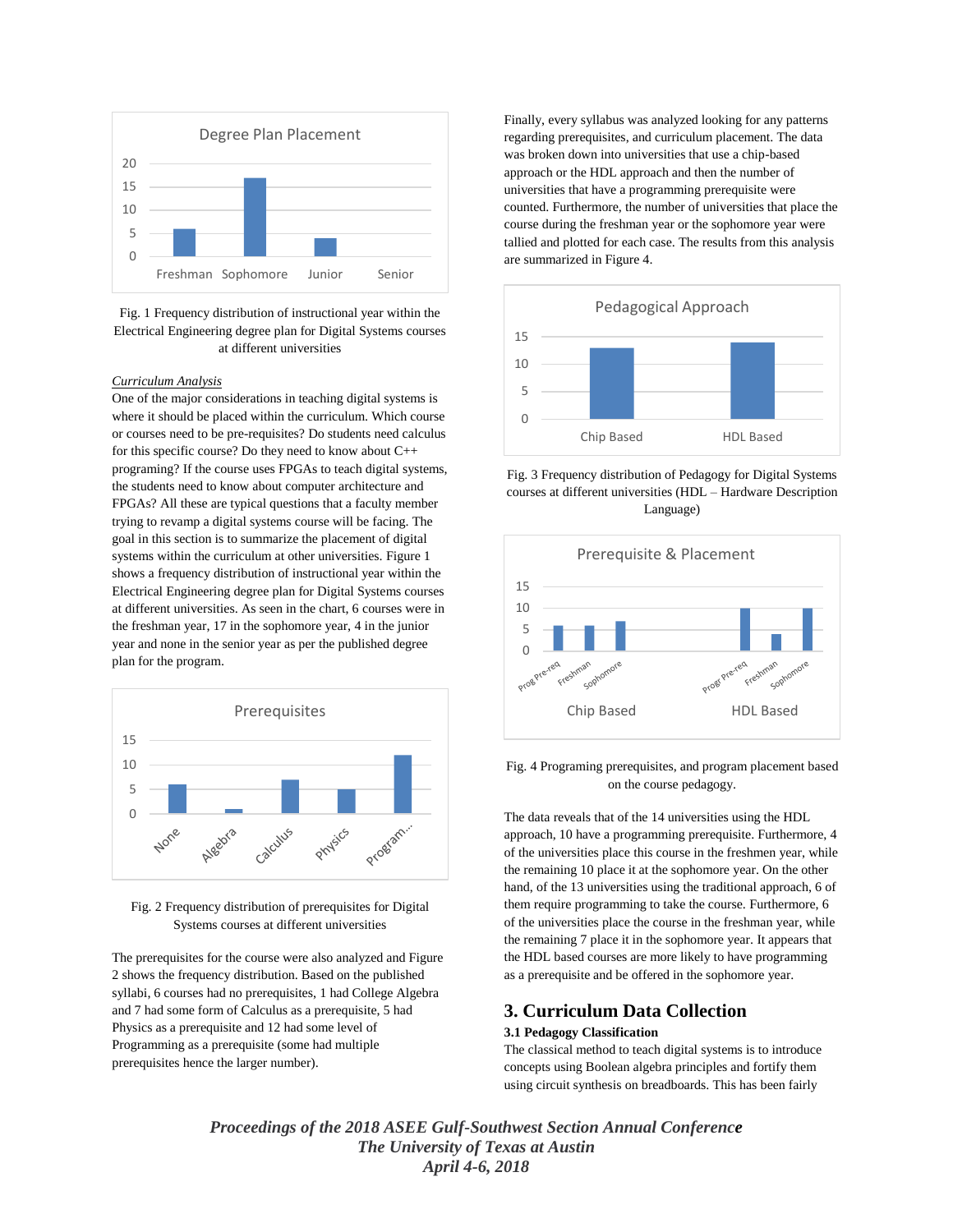effective for several generations for reasons mentioned earlier. Lately, due to the advent of hardware description languages and simulation software, the trend has been to shift to pedagogy based on reconfigurable logic. Figure 3 shows the distribution of traditional chip logic based pedagogy versus a Hardware Description Language (HDL) based instructional basis. Of the surveyed courses 13 were traditional and 14 were HDL based.

| <b>Book Name</b>               | <b>Author</b>    | Count          |
|--------------------------------|------------------|----------------|
| <b>Fundamentals of Logic</b>   | Roth and Kinney  | 5              |
| Design                         |                  |                |
| <b>Fundamentals of Digital</b> | Brown and        | 5              |
| Logic with VHDL Design         | Vranesic         |                |
| Introduction to Logic          | Marcovitz        | $\overline{4}$ |
| Design                         |                  |                |
| Logic and Computer Design      | Mano and Kime    | 3              |
| Fundamentals                   |                  |                |
| Digital Design                 | Mano and Ciletti | $\overline{c}$ |
| Digital Design and             | Harris           | $\overline{2}$ |
| Computer Architecture          |                  |                |
| Digital Fundamental            | Floyd            | 1              |
| <b>VHDL</b> for Programmable   | Skahill          | 1              |
| Logic                          |                  |                |
| Designing Digital Systems      | Nelson           | 1              |
| Digital Design and CPLD        | Dueck            | 1              |
| Applications and VHDL          |                  |                |
| Digital Systems: Principles    | Tocci, Widmer,   | 1              |
| and Applications               | and Moss         |                |
| Digital Design – Principles    | Wakerly          | 1              |
| and Practices                  |                  |                |
| Computer Organization and      | Patterson, and   | 1              |
| Design                         | Hennessy         |                |

| Table 1. List of books used to teach Digital System Courses at |  |
|----------------------------------------------------------------|--|
| different universities.                                        |  |

This has resulted in a discussion about prerequisites and stratification based on the qualifications of the student population being served. Furthermore, Figure 5 shows the number of institutions using these two pedagogies broken down by the type of institution.

#### **3.2 Textbooks**

Searching for a new textbook can be one of the more overwhelming tasks when trying to update or revamp a course. It is very satisfying opening the envelope that contains an unused and shiny book ready to be adopted. On the other hand, the choice may be difficult due to multiple offerings in the market. It is impractical to order every single book available while trying to find the best suited one for the course. By analyzing a total of 27 course syllabi from different universities, a list of textbooks used to teach digital systems has been created. This list is in Table 1. From the data on the table two books came of top. One of the books is "Fundamentals of Logic Design" by Roth. This book has been the standard for traditional Digital Systems Design. On the other hand, the second book on top is "Fundamentals of Digital Logic with VHDL Design" by Stephen Brown. This book has

been adopted by programs that are teaching Digital System Courses using VHDL Synthesis. Furthermore, there is a large assortment of books available to teach digital systems using the traditional pedagogy using TTL devices, and to teach it using Synthesis methods.



Fig. 5 Number of Non PhD, and PhD granting institutions using the Chip Base approach and the HDL Base Approach.

From the universities teaching digital systems using synthesis techniques. It was observed that some of them are following one of the following ideologies.

- 1. Full conversion of the digital systems course to include synthesis techniques early on the semester. The textbook is completely aligned with the course.
- 2. The course includes synthesis techniques, but they are introduced late on the semester, the book is aligned with the course.
- 3. The course includes synthesis techniques, but at the very end of the semester. The book is a traditional digital systems book, and the course is complemented with online resources, and professor notes. In some cases books related to VHDL are marked as supplemental materials.

| Vendor   | <b>Development Board</b>         |  |
|----------|----------------------------------|--|
|          | Altera DE0                       |  |
| Altera   | Altera DE1                       |  |
|          | Altera DE1                       |  |
|          | DS001 Spartan II                 |  |
| Xilinx   | Spartan-3E Starter Board         |  |
|          | Virtex II Pro Development System |  |
| Diligent | Basys 3 Artix-7 Trainer Board    |  |

Table 2. List of development boards used to teach digital systems using HDL.

Table 3. List of simulation software used to teach digital system courses

| Vendor                     | <b>Software</b> | <b>License</b> |
|----------------------------|-----------------|----------------|
| DesignWorks Solutions Inc. | LogicWorks      | Paid           |
| National Instruments       | Multisim        | Paid           |
| Logisim                    | Opensource      | Free           |